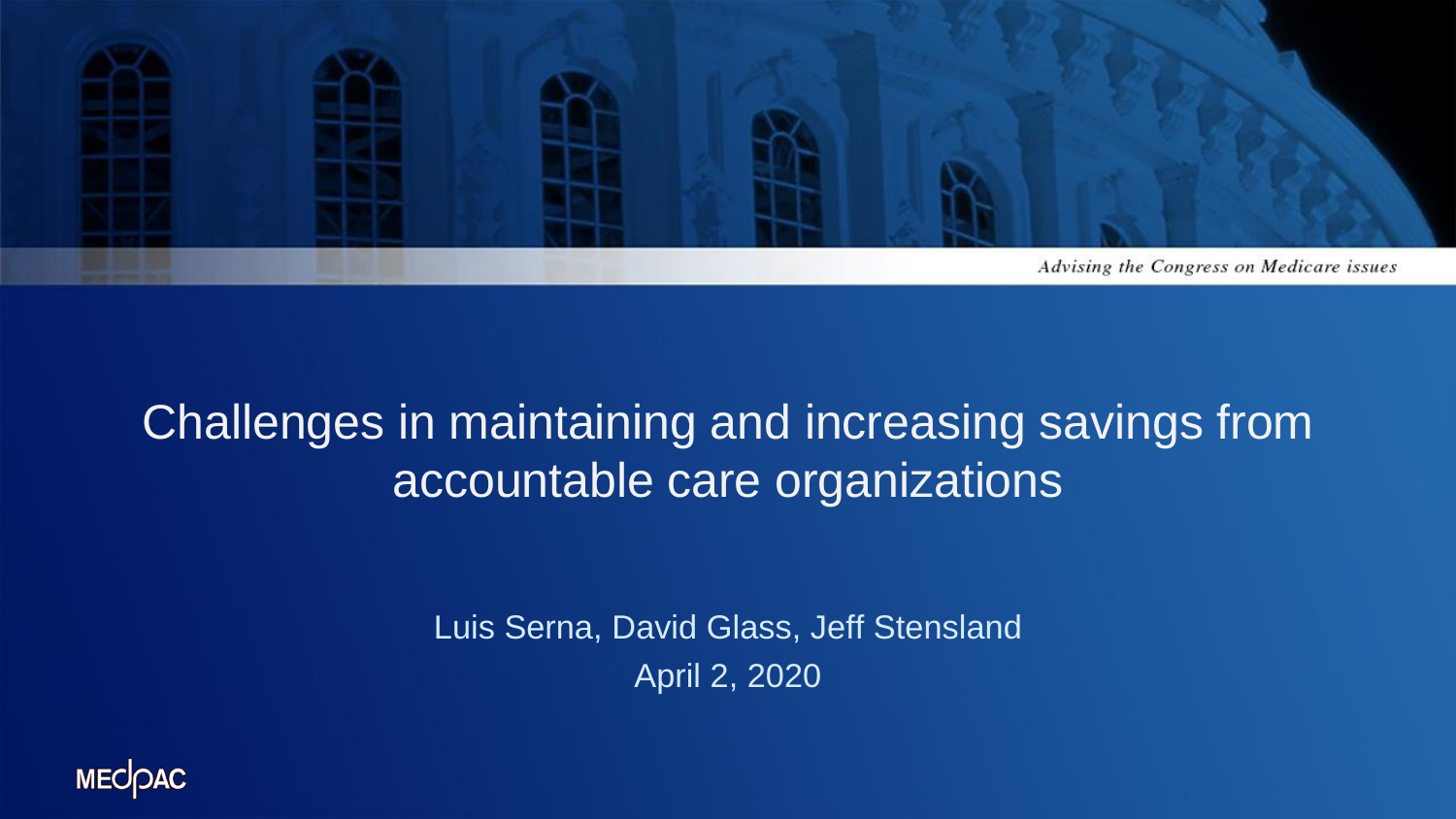### Roadmap



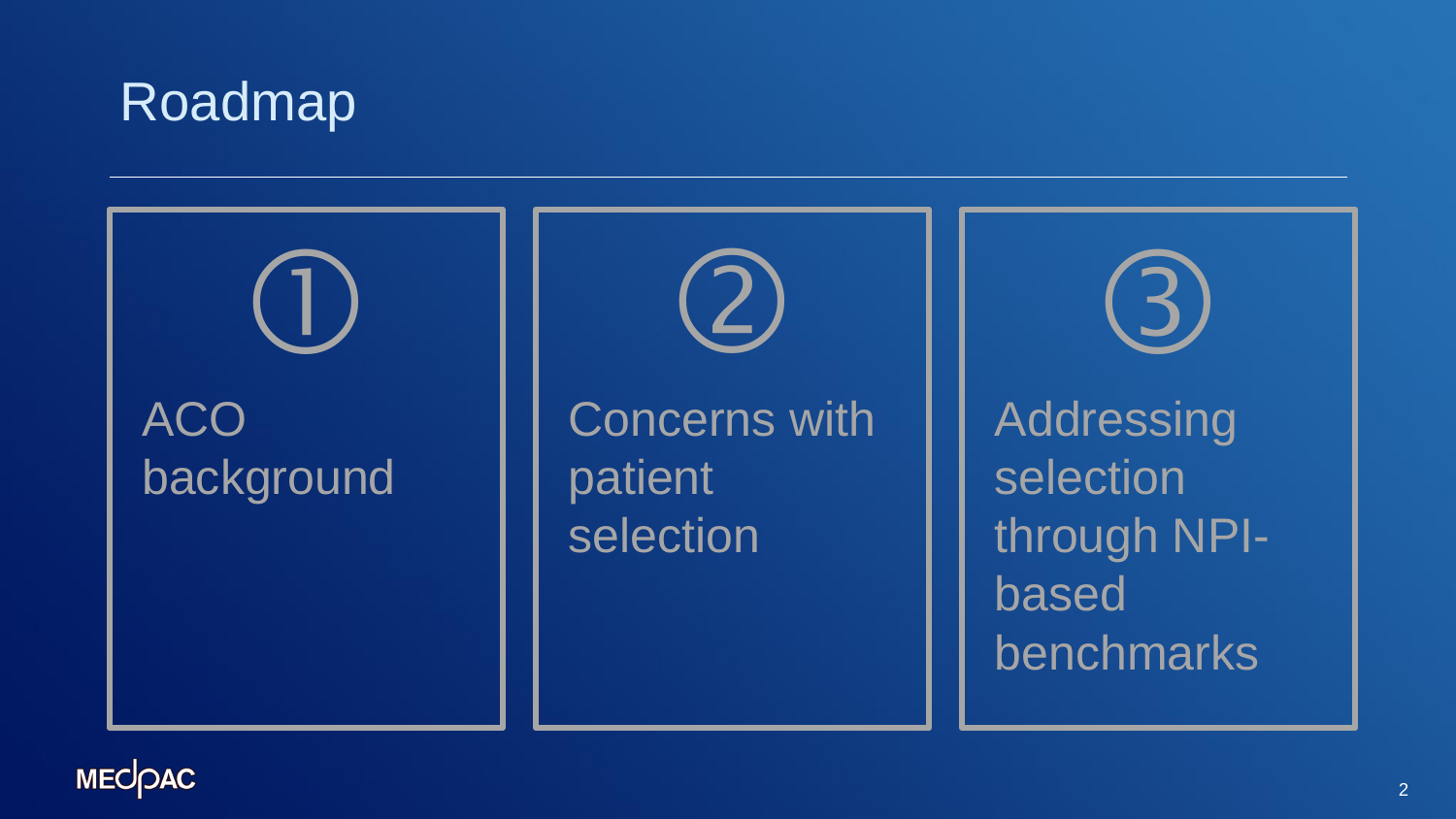### Accountable Care Organizations (ACOs)

- ACOs are collections of providers willing to take accountability for the spending and quality of care for an assigned patient population
- Actual spending is compared to a benchmark:
	- If spending is less than the benchmark, the difference ("savings") is shared between Medicare and the ACO
	- If spending is more than the benchmark, the difference ("losses") is:
		- One-sided risk model: Losses absorbed by Medicare
		- **Two-sided risk model: Losses shared between Medicare and the ACO**

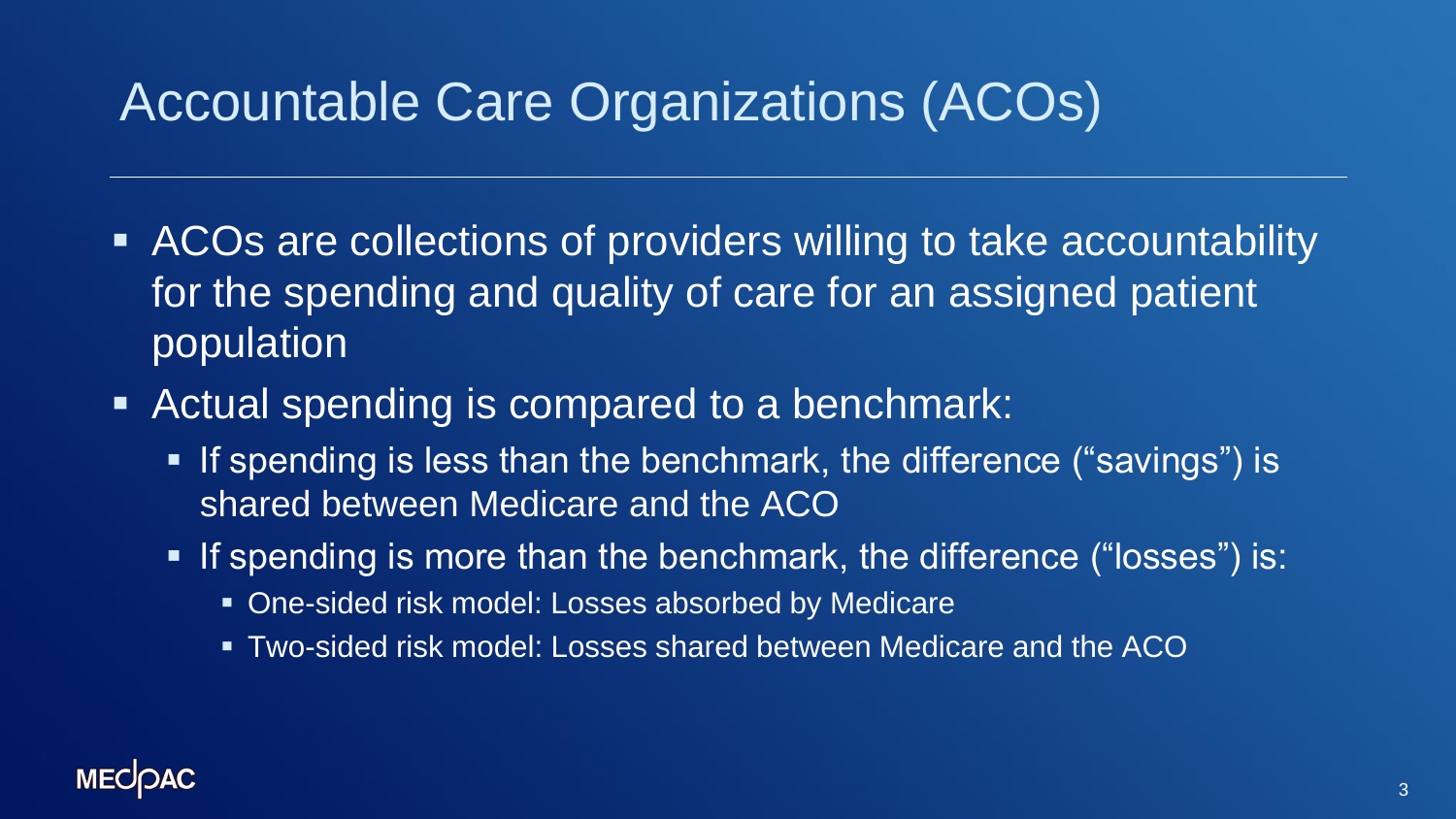### Medicare Shared Savings Program (MSSP)

- 517 ACOs, 11.2 million beneficiaries in 2020
- MSSP benchmarks will represent a blend of:
	- Spending for beneficiaries who would have been assigned to the ACO in the baseline years (the 3 years prior to an ACO's agreement period)
	- Spending in the ACO's region

■ MedPAC (June 2019) found slower spending growth for beneficiaries assigned to an MSSP ACO in 2013 relative to a counterfactual, about 1 or 2 percent through 2016 (does not include shared savings payments)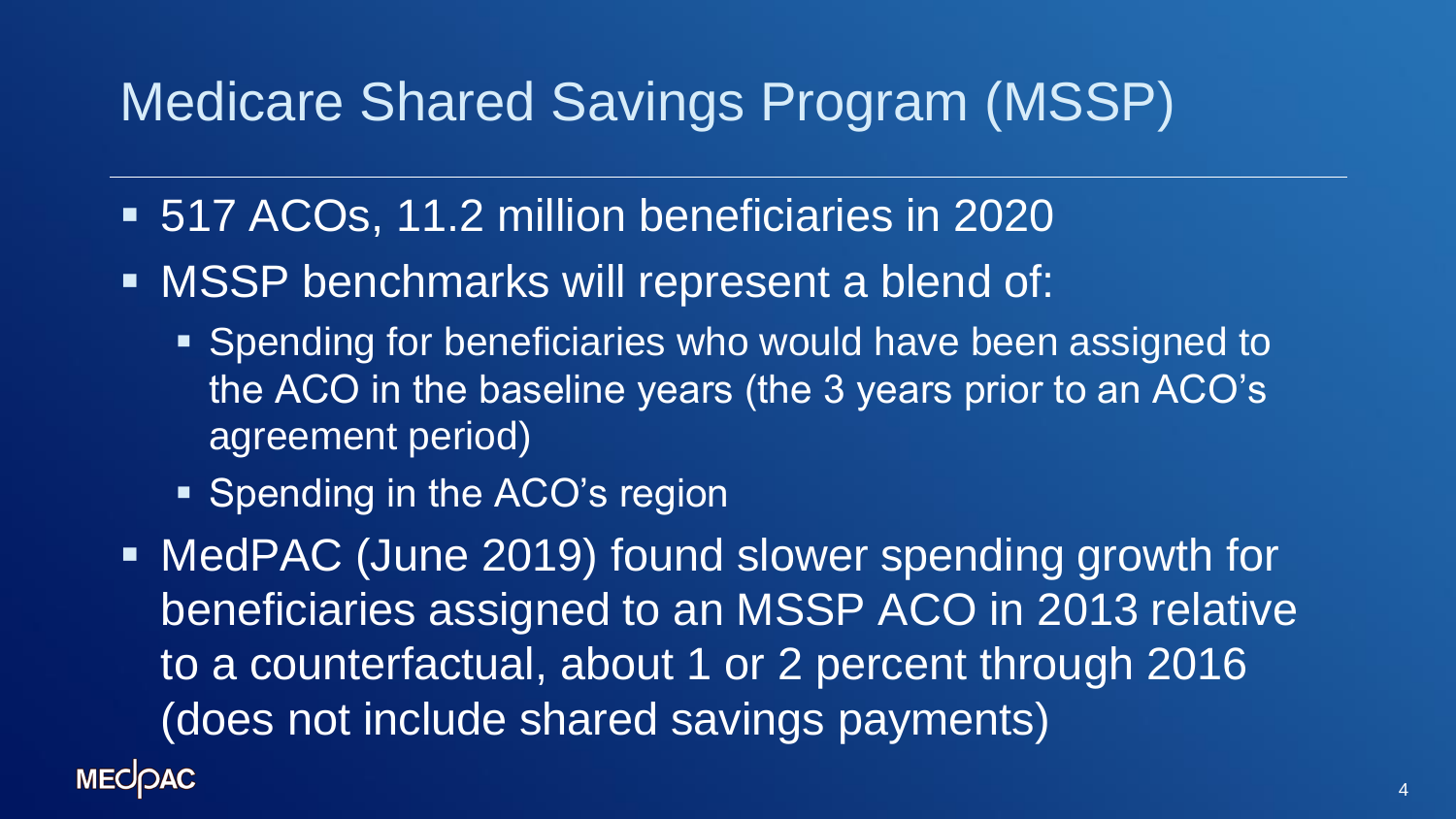### Potential patient selection in MSSP

- Savings are small; unwarranted shared savings payments to ACOs could put Medicare savings at risk
- **Unwarranted shared savings possible if there is selection in** the performance year relative to the baseline years
	- Bring clinicians with low-cost patients into the ACO
	- Remove clinicians with high-cost patients from the ACO
	- Keep low-cost patients assigned to ACO clinicians
	- Have high-cost patients lose assignment to ACO clinicians
- Have not seen wide-spread selection to date, but the current MSSP model is vulnerable **MECOAC**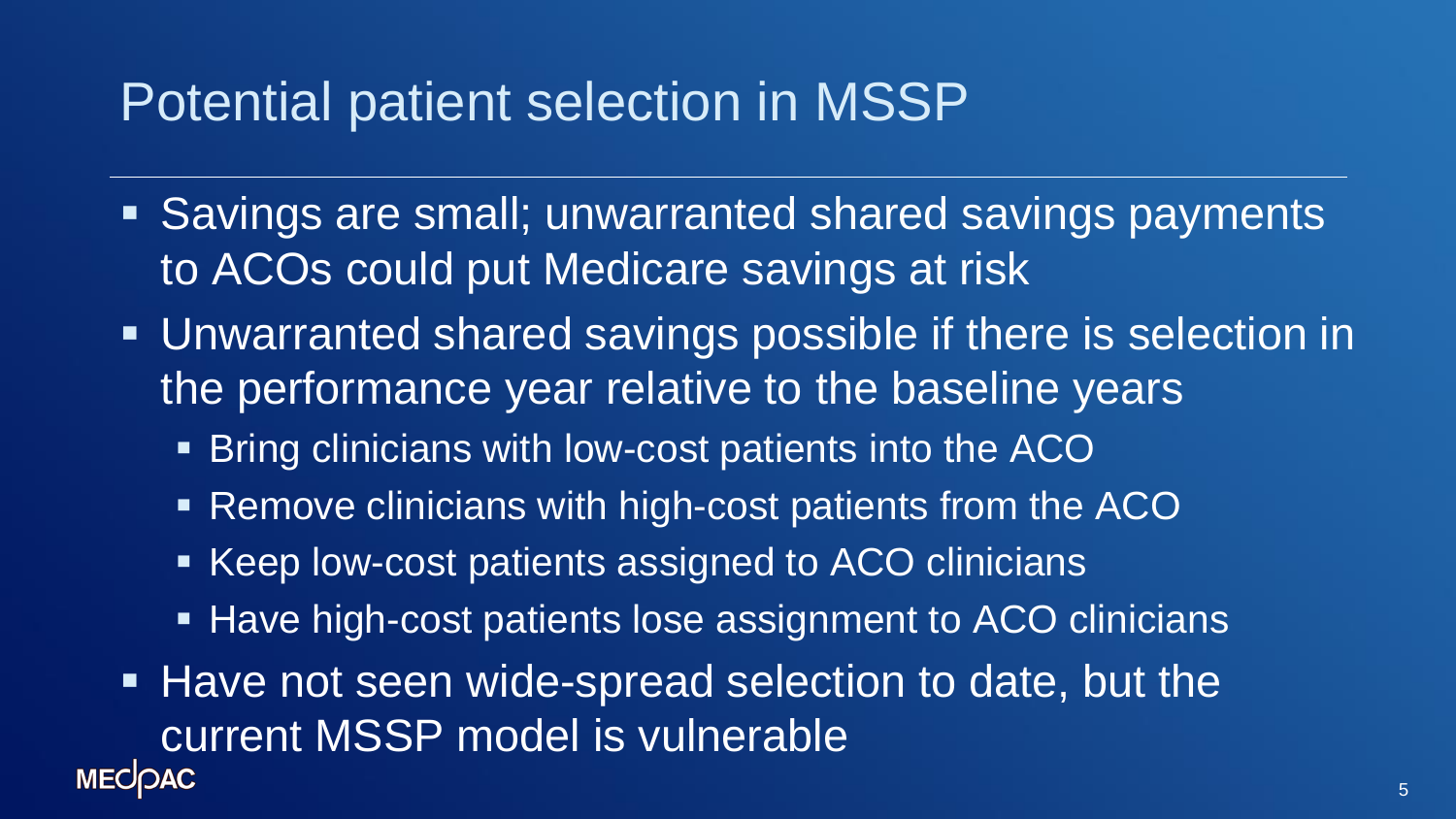# Individual clinicians can leave or join TIN but benchmark will not change

- **.** In figure below, the ACO may obtain unwarranted shared savings if:
	- **EXTERNAL High-cost clinician A is removed from TIN**
	- Low-cost clinician C is added to TIN



■ CMS does not recalculate benchmarks based on changes in NPIs billing under the TINs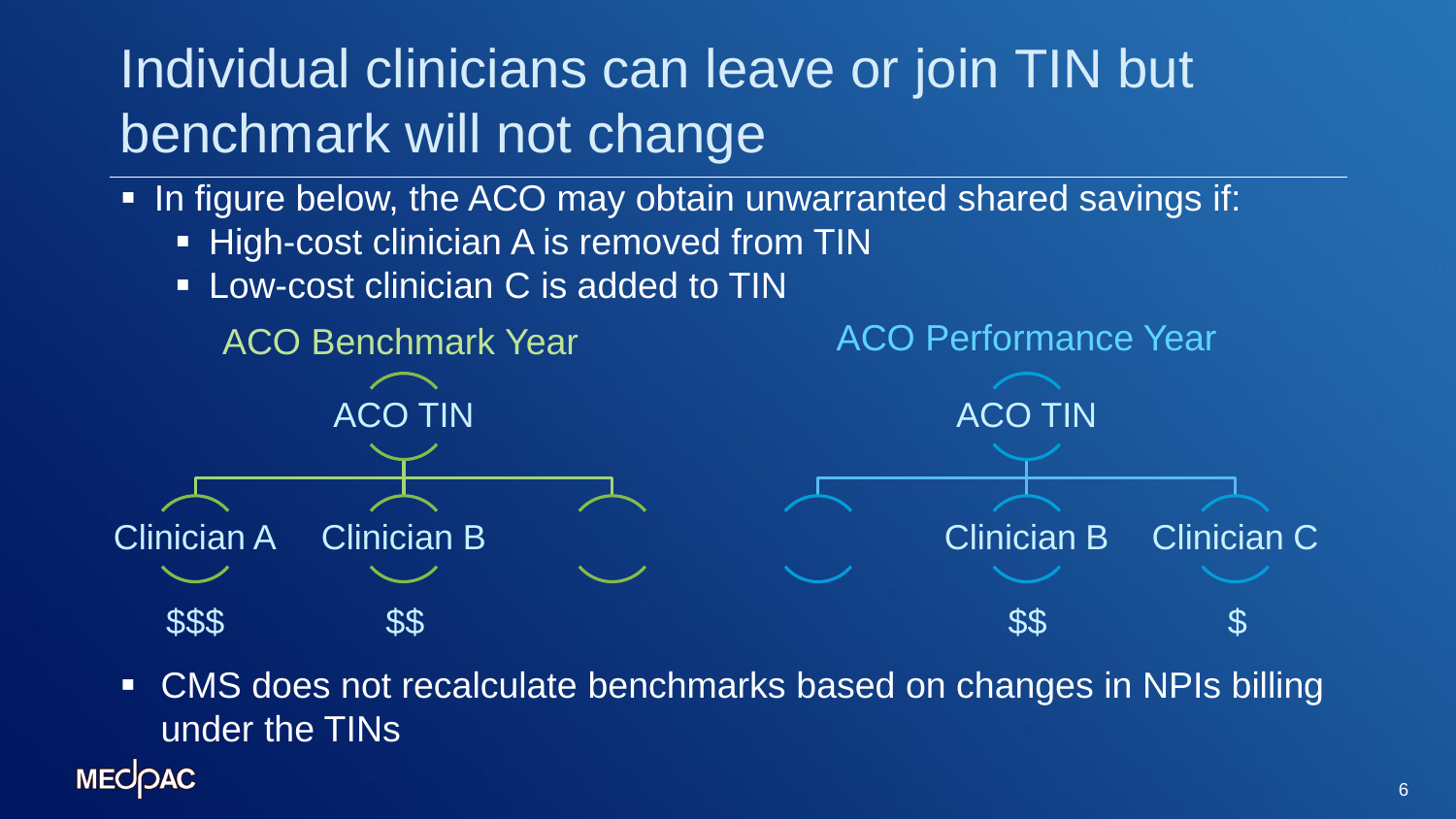# Using NPI for computing ACO benchmarks may reduce unwarranted shared savings

- NPI-based benchmarks would most accurately capture historical spending
- Clinicians in the performance year would correspond with clinicians used to compute benchmarks
- Would reduce selection resulting from:
	- Removing high-cost clinicians from TIN
	- Adding low-cost clinicians to TIN
	- **EXALLEX FIGH-LEX EXALLEX** FIGHT **EXALLEX** FIGHT FIGHT FIGHT FIGHT FIGHT FIGHT FIGHT FIGHT FIGHT FIGHT FIGHT FIGHT FIGHT FIGHT FIGHT FIGHT FIGHT FIGHT FIGHT FIGHT FIGHT FIGHT FIGHT FIGHT FIGHT FIGHT FIGHT FIGHT FIGHT FIG

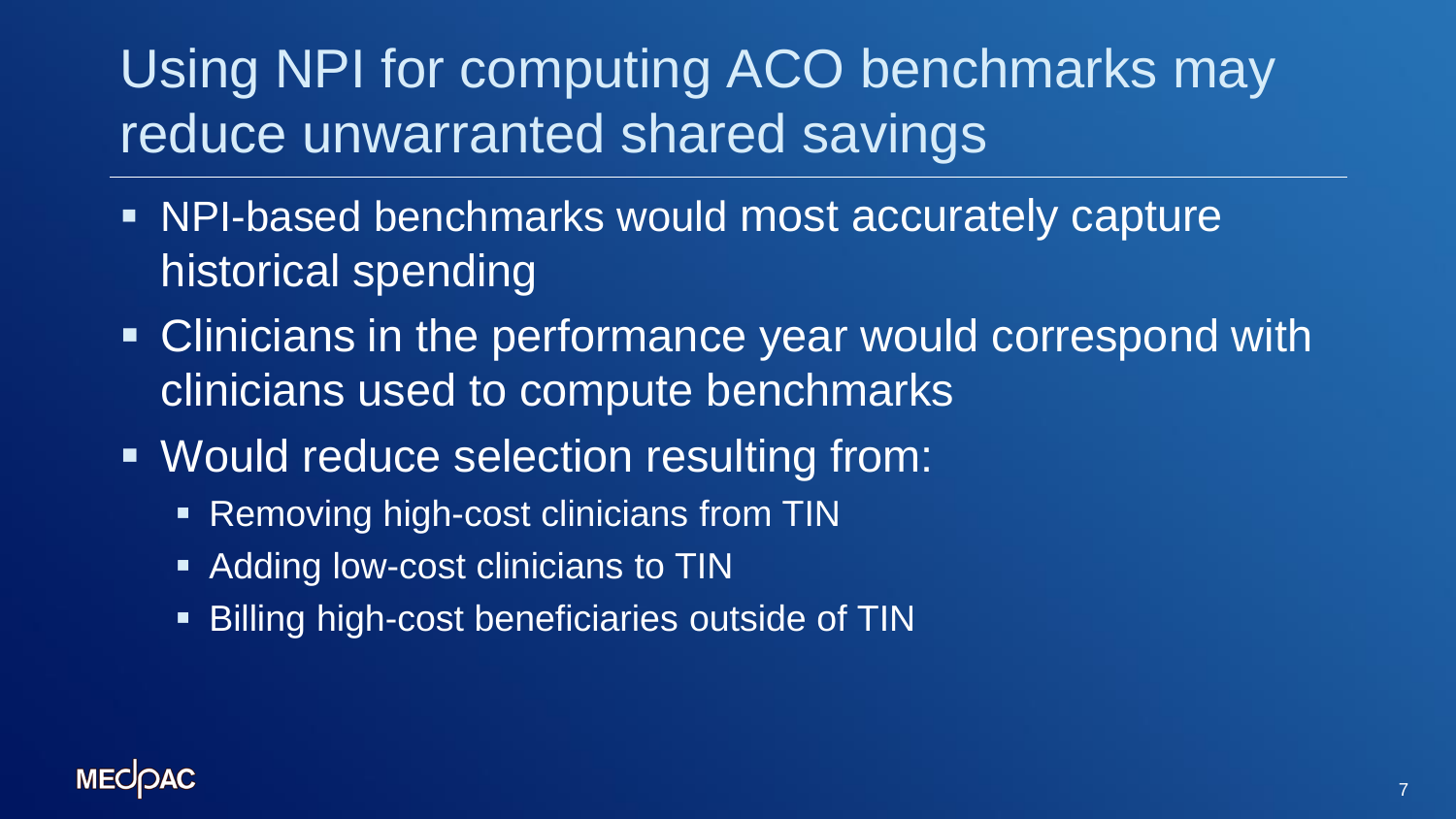NPI option ensures clinicians' claims are completely captured in both benchmark and performance years





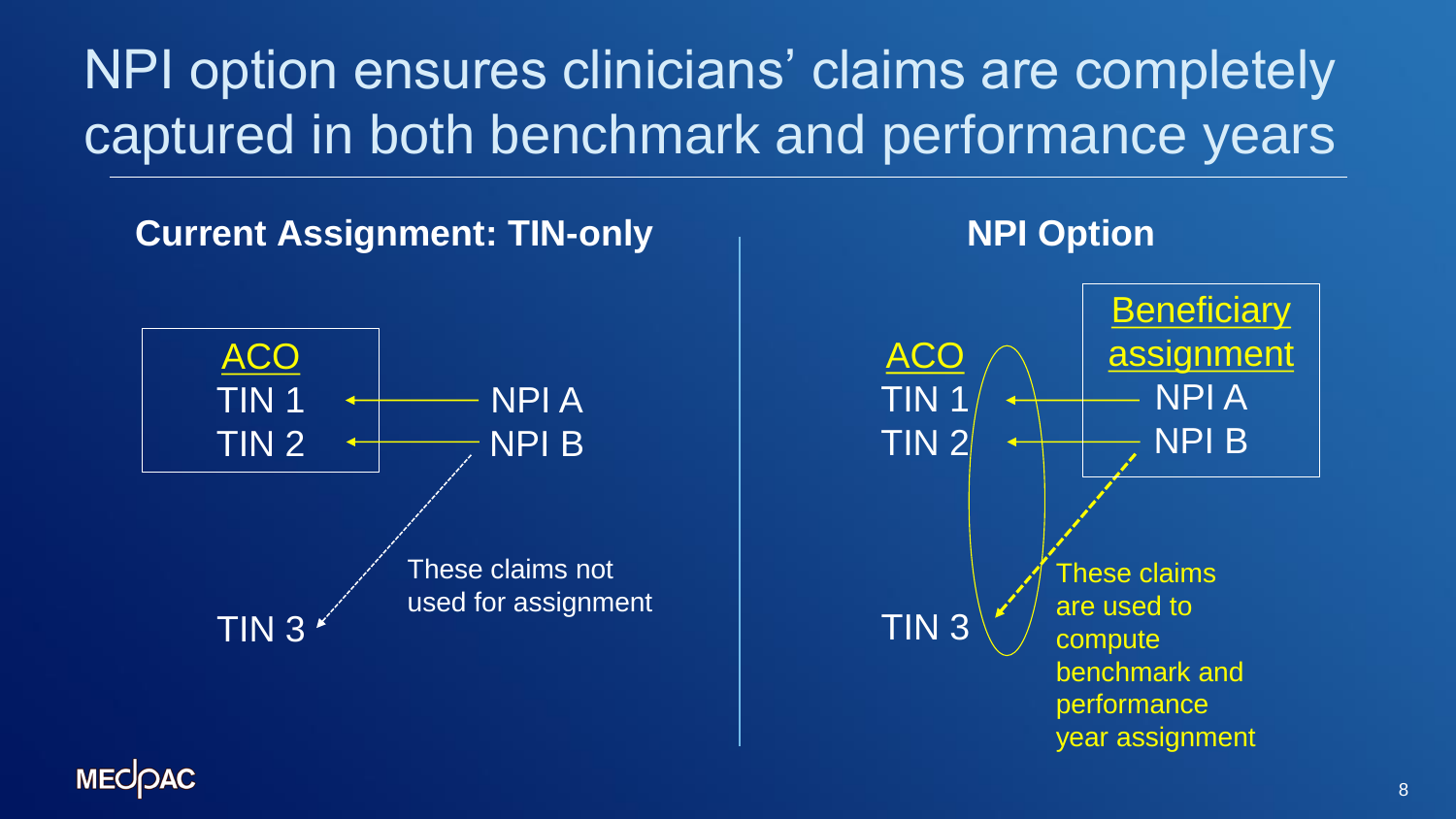### **Summary**

- ACO savings have been modest
- Unwarranted "shared savings" payments to ACOs could result in program costs that exceed MSSP savings
- To avoid putting MSSP at risk of being a net cost to Medicare, CMS needs to reduce vulnerabilities from patient selection
- To help limit vulnerabilities, both MSSP baseline and performance year spending could be computed using the performance year NPIs rather than TINs

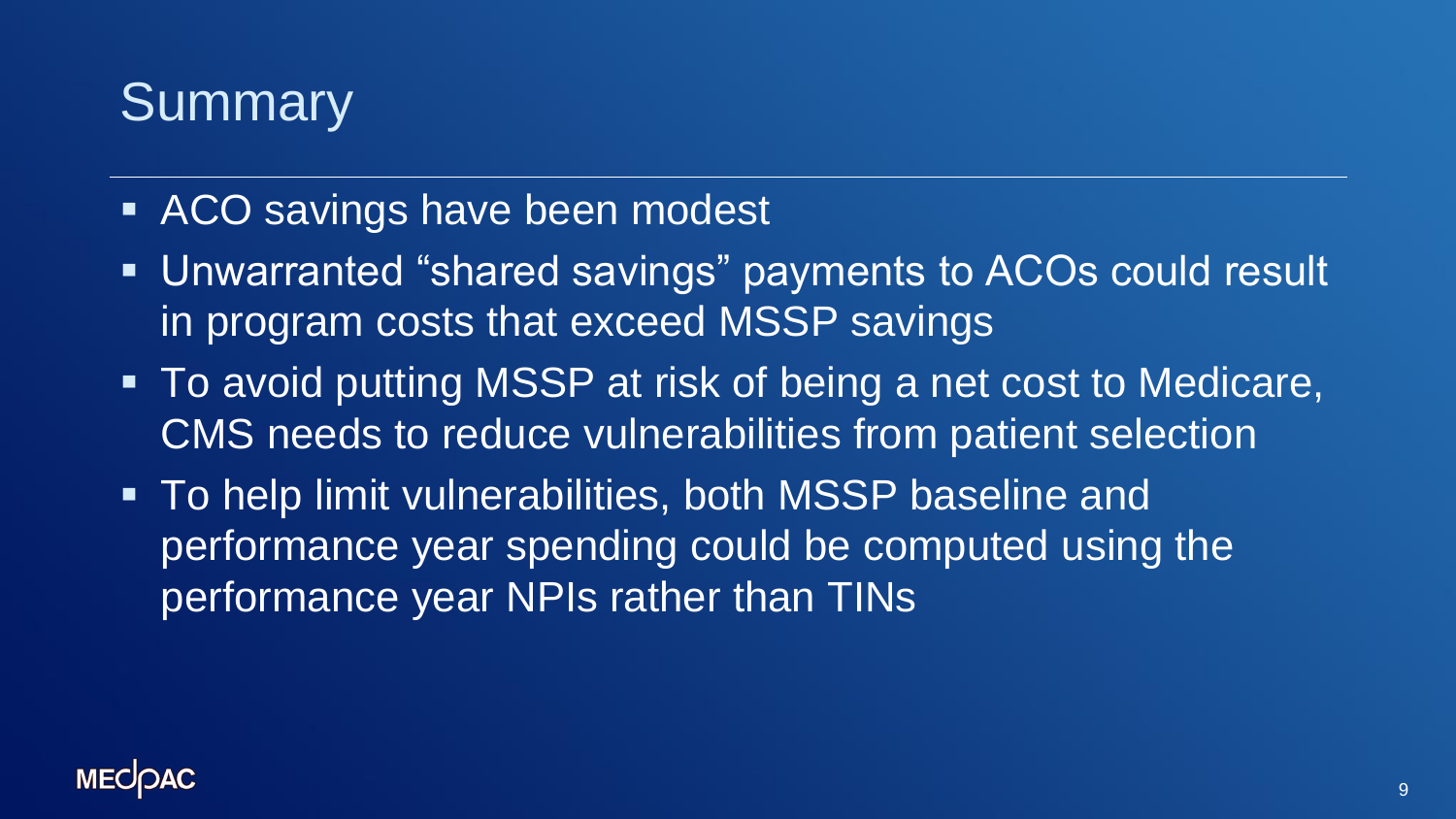### Draft recommendation

The Secretary should use the same set of National Provider Identifiers to compute both performance year and baseline assignment for accountable care organizations in the Medicare Shared Savings Program.

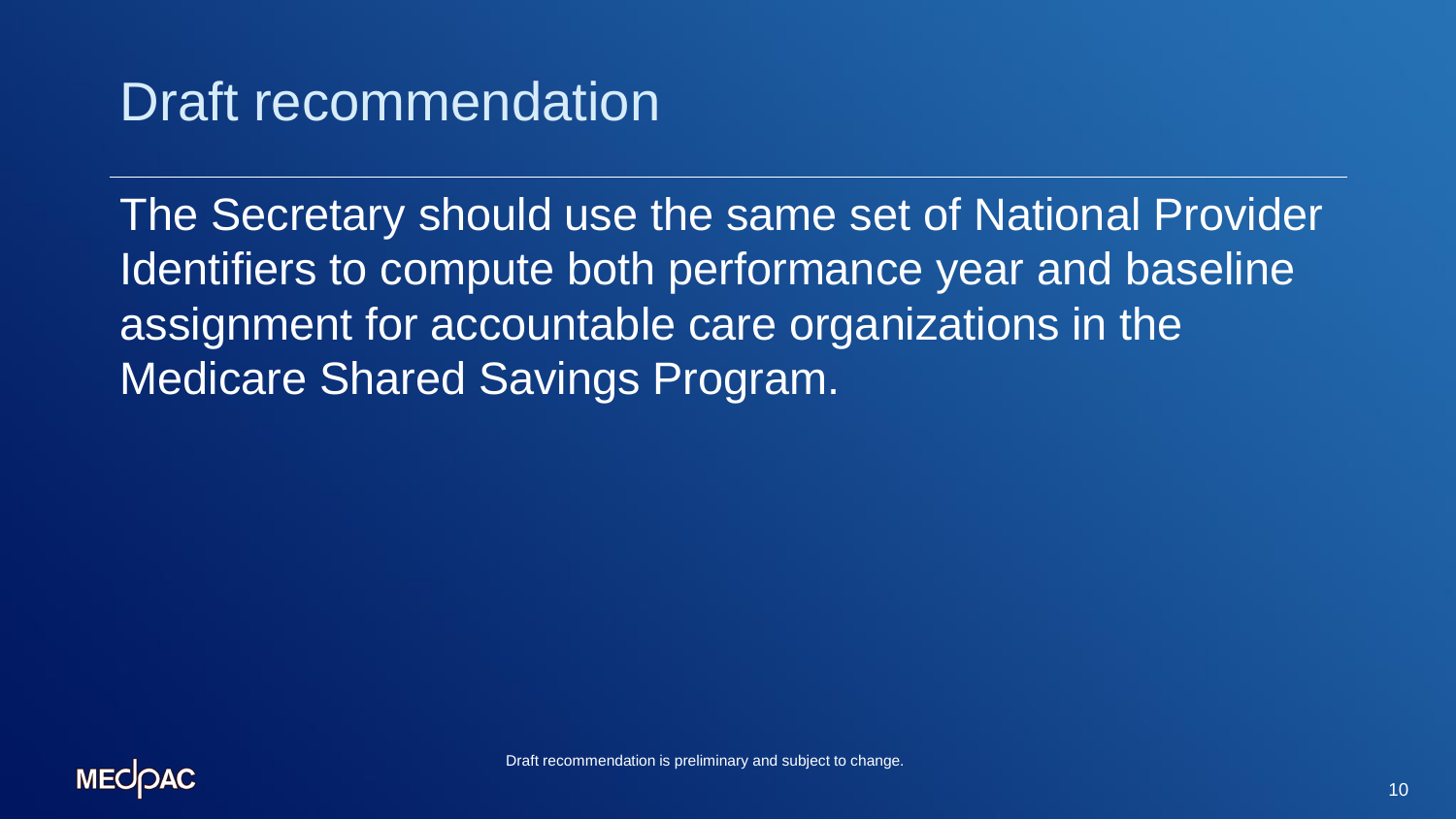#### Implementation

- **.** If an NPI bills under a TIN participating in an ACO during the performance year assignment period, CMS should use all primary care visits in the ACO's market from that NPI (regardless of what TIN they are billed under) to assign beneficiaries
- Claims occurring outside the ACO's current market should be removed from assignment calculations
- Clinicians' claims would only be used for assignment to a single ACO